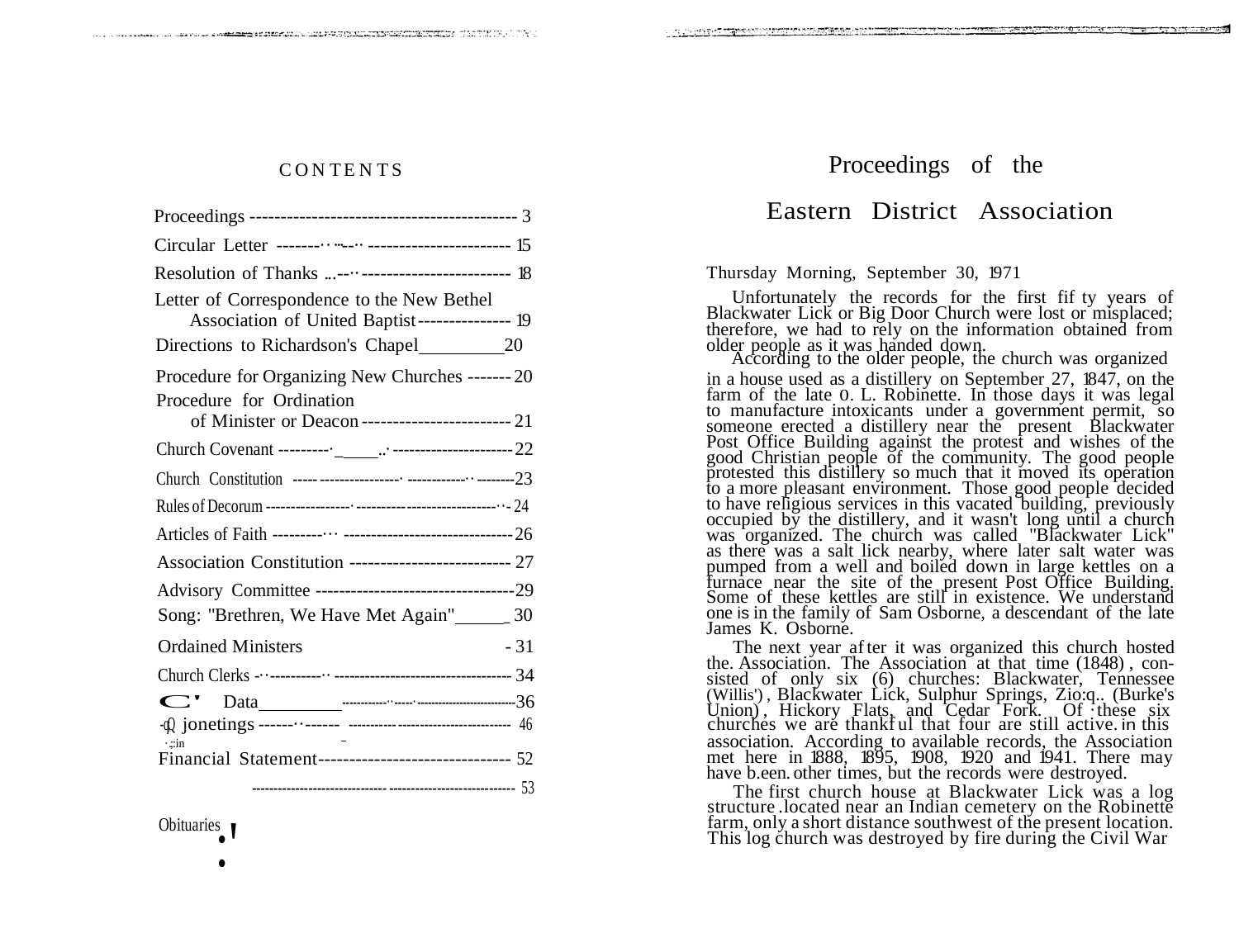4 *Minutes of the One Httndred Nineteenth Annual Session*

either by Union soldiers or rambling, irresponsible men known as "bush-whackers." It isn't 'known whether the fire was accidental or intentional.

The church later was deeded one acre of land on which the present building stands, by the late Elder Isaac Robinette. Another large log building was erected near the site of the present building sometime af ter the Civil War. For many years this structure served the needs of the community as both church and school. The entrance had a large double door; therefore, the name "Big Door" naturally came to be applied to the church, to which it is most commonly called by the local community. Sometime near 1900, a one-room building was constructed on the site of Enoch Osborne's home near the present church building. This combination church and school building was called "Osborne Institute." The late Elder E. S. McPherson was pastor of the church for 32 years and also taught school there several years. He served this church faithf ully and with dignity.

The church grew and prospered spiritually until they became aware of the need of a new and better building. In 1906 the log building was replaced with a two-story building. The late Elder W. S. Osborne had a saw mill and furnished most of the material, and local people did all the labor. There are a few people still living who remember the construction of this building.

This church is proud to have had such stalwart Soldiers of the Cross as Elders G. B. Wallen, who, as far as is known, was the first pastor, Isaac Robinette, John Wilburn, E. S. McPherson, Alfred Wallen, Joe Wallen, E. A. Robinette, W. H. Burke, Freeman Johnson, Piert Peters, Roscoe Robinette, Enoch Bledsoe, W. S. Osborne, Pleas Jenkins, J. R. Peters, J. H. Sybert, H. V. Hall and Alex Willis serve them either as their pastor or preached here regularly. There are many others whom we cannot recall or of whom we have no record. Elders Carl Lawson and B. A. Johnson are the present pastors and have been for several years. The late Elder Amos Osborne had served this church well for 59 years as church clerk. He was always ready and willing to accept his responsibilities in the church. With his untimely passing, he was the last member of the late Mr. and Mrs. James K. Osborne family, whose entire family was devoted members of this church. His daughter, Sarah Parsons, is the present clerk.

This new and improved building was constructed of block in 1960 and it was bricked, panelled, cellotexed and electric heat was installed in 1968.

ocal historians tell us that Blackwater was first called Whitewood and later changed to Blackwater.

Prior to the Civil War there were two negro plantations on Blackwater. One was Major Livingstone who owned a larg. plantation which included the farm of 'the late Lewis Robinete. and others ot J.a?.o:wn. Among his slaves was Peter. Livmgstone. MaJor Livingstone laid off a tract of land m the "Back Valley" and built a house for Peter Livingstone. From this family and Ervin Willis' family who lived there at one time, there were 25 or 30 colored peple. They had.a small church-school combination and had preaching services th e as long as they lived. John Livingstone, son of Peter Livingstone, had a very large family, and he was the last of the colored colony to die. · His funeral was conducted in this building a few years ago.

Colonel Moore owned the large Moore plantation which WM. subdivided only a few years ago. He gave one of his slaves, Phoebe Moore, a tract of land and built her a house up Blackwater Creek, near the place where the old Daniel Roberts' water, grist and saw mill once stood. She had one son, George, who also had a large family· but he was forced to leave this con:munity in order to support his family. Both of these plantations are now owned and operated by other people.

Little is known about these pioneer families but the Robinettes', Willis', Lawsons', and Osbornes' seemed to have made up a larger portion of the early population.

In conclusin, this church like all others has had its problems; yet, it has served its purpose well in this commu-1ty. It has been a comfort to the distressed a home for the eople of ·Go and <sup>a</sup> light to those that ar without. The bght from thIS church has penetrated the darkness of the perilous times and given hope to a multitude of troubled souls. It would be impossible to estimate the power and scope of influence tis church has had: The gospel that has gone forth from thIS church, at the time may have seemed fruitless, but in later years was gathered up like bread cast upon te waters to be gatI?-ered up days hence. Let us pray that thIS church will continue to grow through the coming